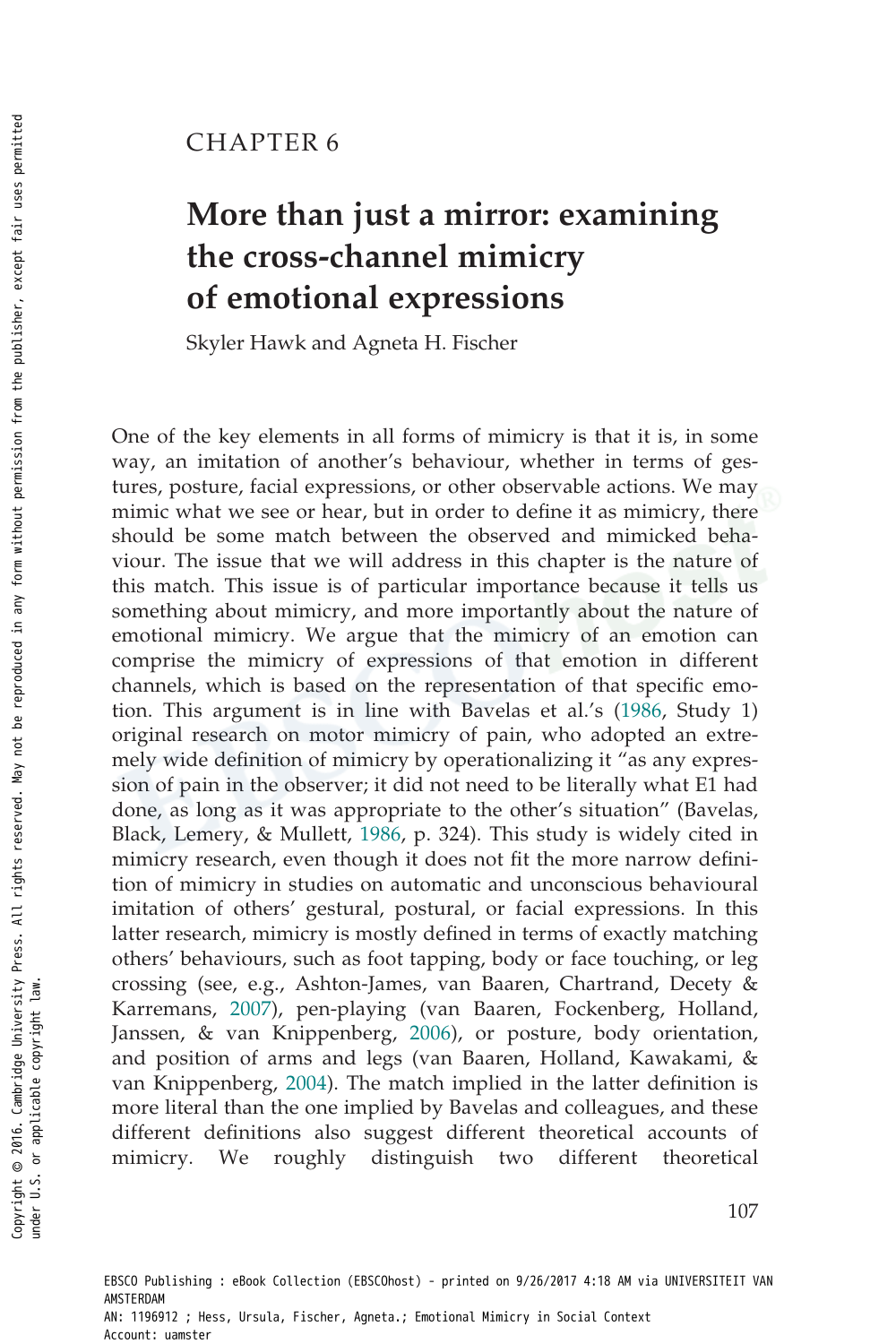perspectives that explain mimicry and its functions. The first can be categorized as the Motor Mimicry view (Chartrand & Bargh; 1999; Dijksterhuis & Bargh, 2001). In this perspective, mimicry is seen as the result of an automatic tendency to observe another person's acts and to subsequently perform the same act oneself. This account thus assumes a direct, one-to-one matching between others' motor behaviours and those that we display ourselves. The similarity between what one sees and what one does is crucial to this account.

A second theoretical perspective emphasizes more flexibility in the relation between what we observe and what we mimic and argues that mimicry requires the perception of an emotional action in its broader context. Bavelas and colleagues' previously mentioned definition of mimicry and related research fits in this account, as it suggests that the imitation of a broader category or construct, such as an emotional state, can in principle result in a different action than the one that is actually observed. The loose connection between the perception of an emotion and the mimicry of the emotion is also in line with an embodiment view (e.g., Niedenthal, Barsalou, Winkielman, Krauth-Gruber, & Ric, 2005), arguing that emotional representations are not abstract, but grounded in one's bodily experiences and thus modality specific. In this view, mimicry can be considered an embodied response to an emotion. A similar perspective is taken by a Contextual view of Emotional Mimicry (see Hess & Fischer, 2013), which emphasizes the interpretational nature of emotion perception. The Contextual view assumes that the mimicry of an emotional state implies the categorization and interpretation of a specific behaviour or expression as belonging to an emotional category. Central to the topic of this chapter, this raises the question of how we define "mimicry." If there is no literal, one-to-one match between perception and action, (how) can we still call this mimicry? One particular case in which this issue is clearly illustrated is "crosschannel mimicry," in which another's emotion is imitated through a different expressive (i.e., facial, vocal, or postural) behaviour than the one in which it was originally expressed. As one example of this phenomenon, individuals tend to reflexively show a smile on their faces when they hear another person laugh. Emotional mimicry thus may traverse a particular non-verbal channel in which an expression is initially perceived. Although there is no literal match between hearing laughter and displaying a smile, there is a clear match in emotional meaning. In other words, observers may mimic the emotional meaning of what they have observed, rather than the objective features of what they saw. We will argue that such instances of cross-channel transmission of emotions have the same features and functions as uni-channel, or "classic," mimicry. In this chapter, we will first review evidence on cross-channel mimicry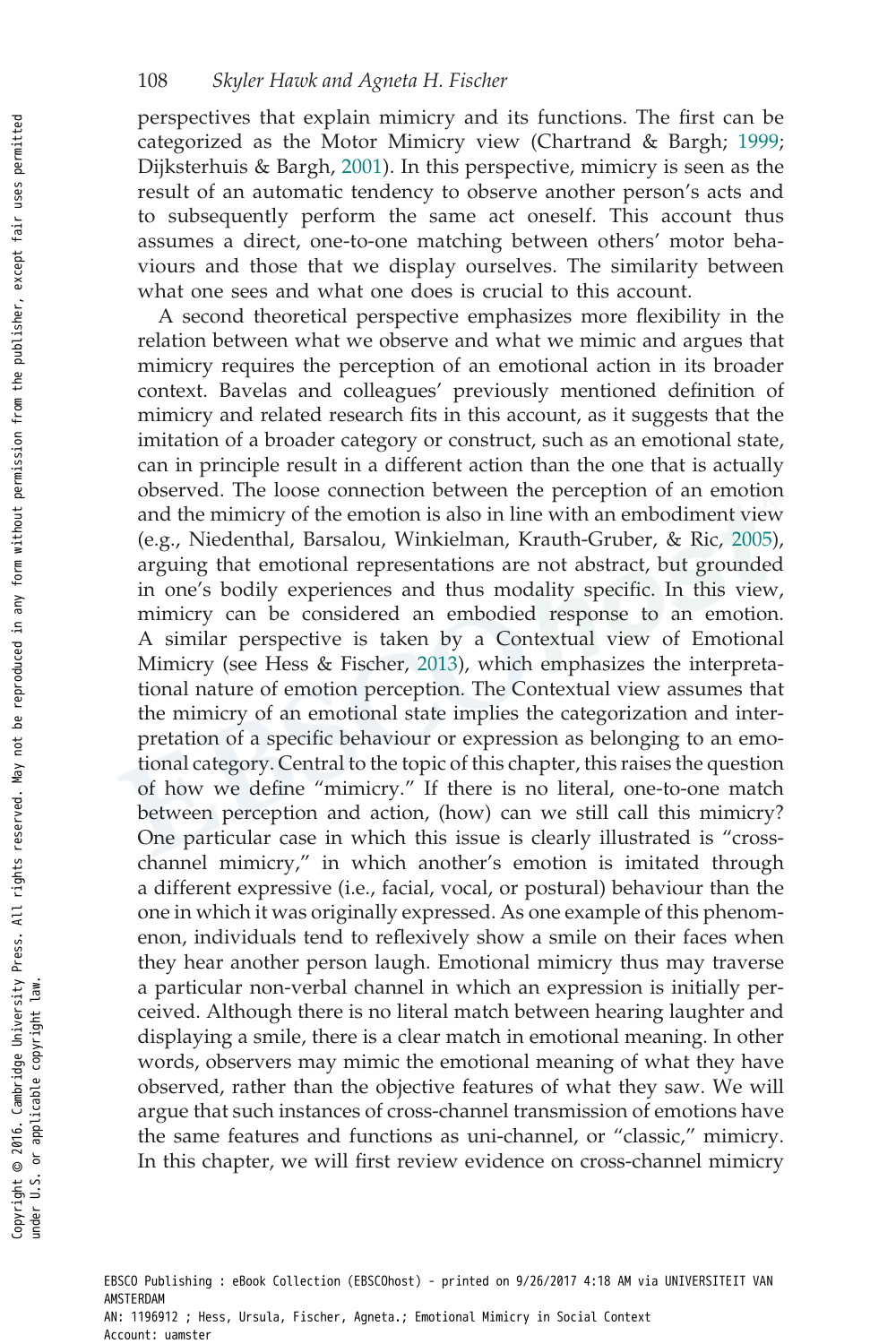and discuss its possible functions. We will subsequently discuss different mechanisms that might account for cross-channel mimicry, and the special position of facial expressions in this phenomenon.

#### Evidence for cross-channel mimicry and emotion processing

To date, mimicry research has overwhelmingly considered facial, vocal, and postural channels of expression in isolation from one another. However, there is broad evidence of an interrelation between the processing of emotion expressions through different channels. We can conclude this from the fact that the perception of emotion in facial, vocal/prosodic, and lexical channels is highly correlated (Borod et al., 2000). In addition, the processing of emotional stimuli in one channel, for example auditory, can produce reactions in another channel, for example facial. For example, Dimberg (1990) showed that participants produce more Corrugator Supercilii muscle activity (responsible for a frowning expression) than Zygomaticus Major muscle activity (responsible for smiling) in response to a highly aversive, that is a 95dB 1000-Hz, tone compared to a less aversive, that is 75dB 1000-Hz, tone.

The close association between emotion processing in different channels is also supported by research paradigms in which participants are presented with emotional stimuli in two different sensory modalities (De Gelder & Vroomen, 1996; 2000; Massaro & Egan, 1996). These studies have shown that emotion processing is facilitated when facial and vocal expressions signal the same emotion; visually presented emotional faces bias the selective processing of emotional tones of voice, and vice versa. For example, De Gelder and Vroomen (2000) showed that when participants are presented with a continuum of happy and sad faces and at the same time hear a sentence spoken in a happy, sad, or neutral tone, they are quicker to identify a face as belonging to one of the two emotion categories if this is congruent with the same emotional tone of voice. Pairings of facial and vocal expressions communicating the same emotion thus facilitate quick and accurate recognition of stimuli, whereas incongruent pairings reduce speed and accuracy, regardless of whether the target stimuli are facial or vocal (De Gelder, Pourtois, & Weiskrantz, 2002; De Gelder & Vroomen, 2000; De Gelder & Bertelson, 2003; Dolan, Morris, & De Gelder, 2001; Hietanen, Leppänen, Illi, & Surakka, 2004; Massaro & Egan, 1996; Pell, 2005). In addition, fMRI research has shown that similar parts of the somatosensory cortex are involved in the processing of both facial and acoustic stimuli (Banissy et al., 2010). These studies all suggest, at minimum, that the neural systems involved in processing emotional information communicated through different channels are interrelated and can therefore be seen as parts of a more integrative system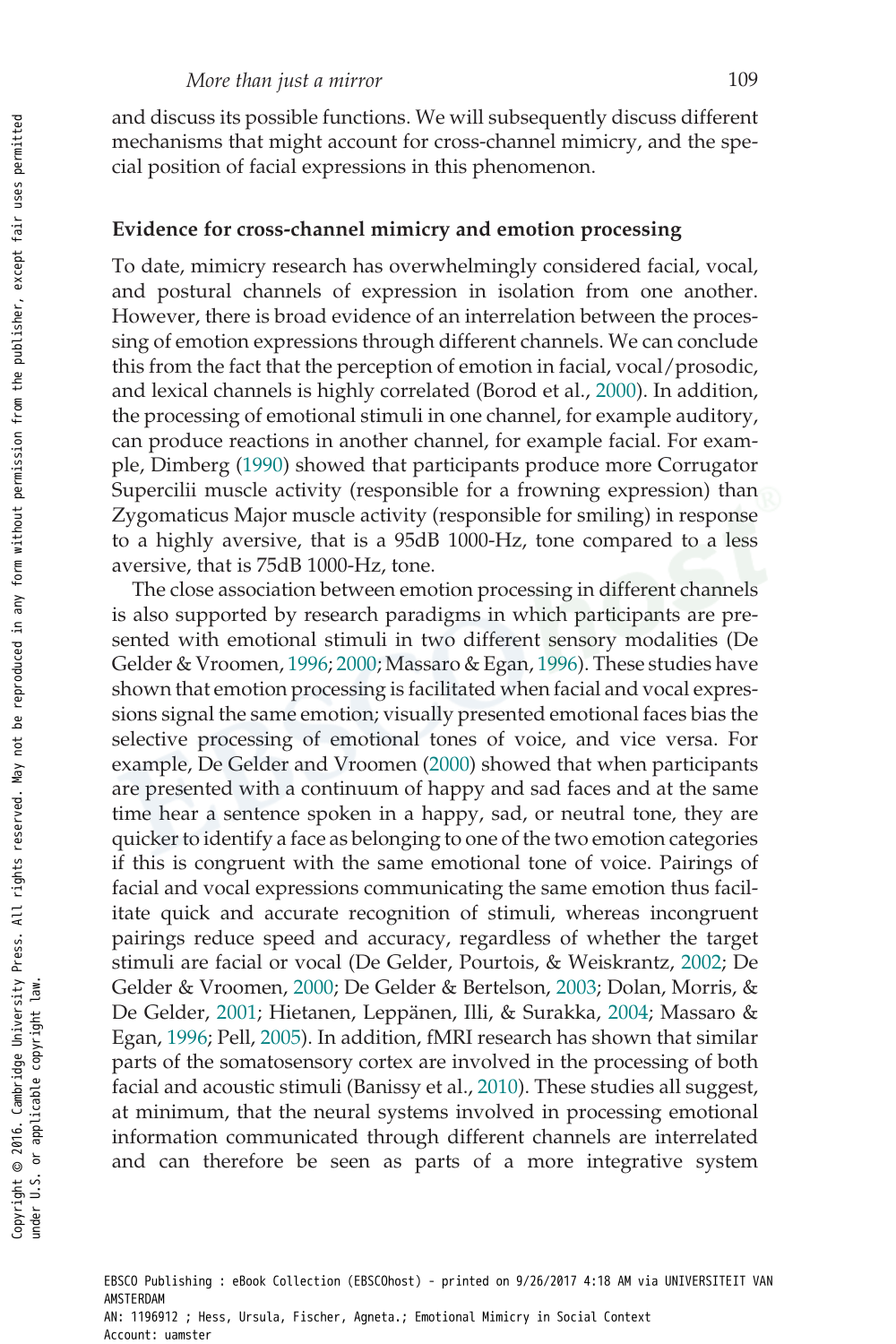(e.g., Warren et al., 2006). What evidence exists that we also mimic expressions across expressive channels? From a purely motor-resonance (non-emotional) view, auditory and visual yawning stimuli appear to activate facial motor responses in similar ways. While it has long been known that seeing another person yawn increases facial yawning in observers (Provine, 1986), neuroimaging research has also found that merely hearing yawning vocalizations activated brain regions involved in executing mouth actions and increased listeners' self-reported urges to yawn (Arnott, Singhal, & Goodale, 2009). Within the more relevant context of emotion expression, Verona and colleagues (Verona, Patrick, Curtin, Bradley, & Lang, 2004) examined prison inmates' facial electromyography (fEMG) responses to collections of non-verbal vocalizations with positive (e.g., baby laughter, erotic moans) or negative (e.g., attack sounds, baby cries) connotations. As predicted, activity in the Zygomaticus Major (smiling) and Corrugator Supercilii (frowning) facial muscles increased when hearing the positive and negative sounds, respectively. Similar facial responses have been reported when participants have listened to speech fragments with happy and angry (Hietanen, Surakka, & Linnankoski, 1998) or happy and fearful tones of voice (Magneé, Stekelenburg, Kemner, & De Gelder, 2007). These concordant frowning and smiling facial responses have additionally been observed when participants view images of fearful and happy body postures. Magnée and colleagues (2007) tested this multi-sensory integration of emotions by presenting participants happy and fearful face-voice pairs (Experiment 1) in an emotion-congruent or incongruent way. They found that participants who were presented with congruent fearful faces and voices showed more Corrugator Supercilii activity than participants presented with happy faces and fearful voices, or vice-versa. In addition, participants presented with happy faces and voices showed more Zygomaticus Major activity than participants presented with happy faces and fearful voices, or vice-versa. In a second experiment, participants saw happy or fearful bodies or happy or fearful faces. The results showed similar facial reactions to bodies as to faces, with Corrugator Supercilii responses being higher for bodies, and Zygomaticus Major activity higher in response to faces than bodies. Based on these findings, the authors suggested that there is no role for mimicry, but rather that the recognition of emotions, independently of the channel, elicits motor activity in the face. These preliminary studies demonstrating the crosschannel matching of emotion share one important caveat, in that none could make the case for emotion-specific mimicry between expressive channels. Instead, they only suggest that cross-channel mimicry extends to general distinctions between positive and negative emotions. Researchers have consistently relied on measuring the same facial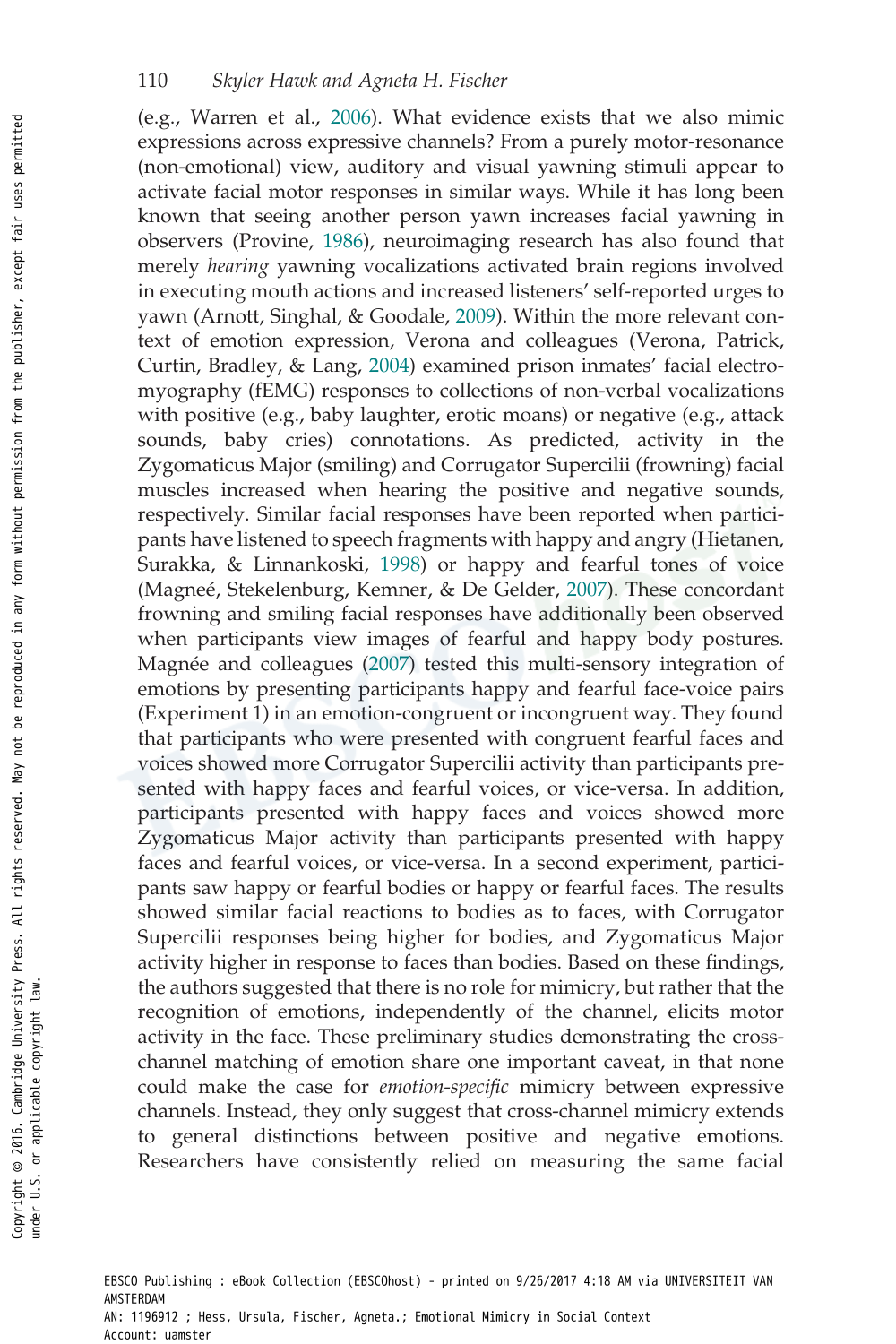muscles (Zygomaticus Major and Corrugator Supercilii) in order to make the case for concordant responding, even though different emotions have been examined between studies (see Hess & Fischer, 2013, for a more extensive examination of this issue). This point is especially pertinent with regard to negative emotions such as anger, disgust, sadness, and fear, because while all of these emotions might include activation of the Corrugator Supercilii muscle (Ekman & Friesen, 1978), each also incorporates facial movements that are relatively unique. A grimace of disgust prototypically features a wrinkled nose and a raised upper lip, for example, while a turned-down mouth is an iconic feature of sadness. A stronger case for emotion-specific mimicry across channels would be made if these additional movements also appeared on observers' faces when exposed to other forms of non-verbal expressions, such as in the voice or body. In order to examine whether individuals might also mimic these more emotion-specific actions across expressive channels, Hawk, Fischer, and Van Kleef (2012, Studies 1 and 2) presented participants with sound fragments of laughing, crying, disgust noises (e.g., "eeeww!"), and angry growls. A hidden camera recorded their facial expressions during these tasks. Using the Facial Action Coding System (FACS), the researchers were able to examine participants' emotion-specific facial actions. Results showed that participants' more specific facial expressions (e.g., wrinkled noses, downturned mouths) tended to conform to the discrete emotion sounds that they heard. These findings suggest that crosschannel responses to emotion expressions do not merely reflect the positive or negative valence of the signals. Instead, they might actually involve more specific actions involved in discrete emotional behaviour. Thus, ample evidence exists that observers' facial expressions register the emotional signals that others convey across a spectrum of non-verbal channels, eliciting the mimicry of these expressions. This evidence would seem to contradict a Motor Mimicry view. Instead, it appears that interaction partners match the particular emotional *meanings* of each other's expressions, supporting a contextual model. This implies that we mimic not only concrete actions but also more abstract categories that can be represented by a broader constellation of behaviours. Extending mimicry to these more abstract forms of emotional matching requires evidence that such mimicry would contain the same features and fulfils the same functions as "classical" mimicry.

#### Functions of emotional mimicry

1. Processing of Emotional Information. First, emotional mimicry has been proposed to facilitate accurate and fast recognition of others' emotions (see also Chapter 2). In other words, mimicry helps us to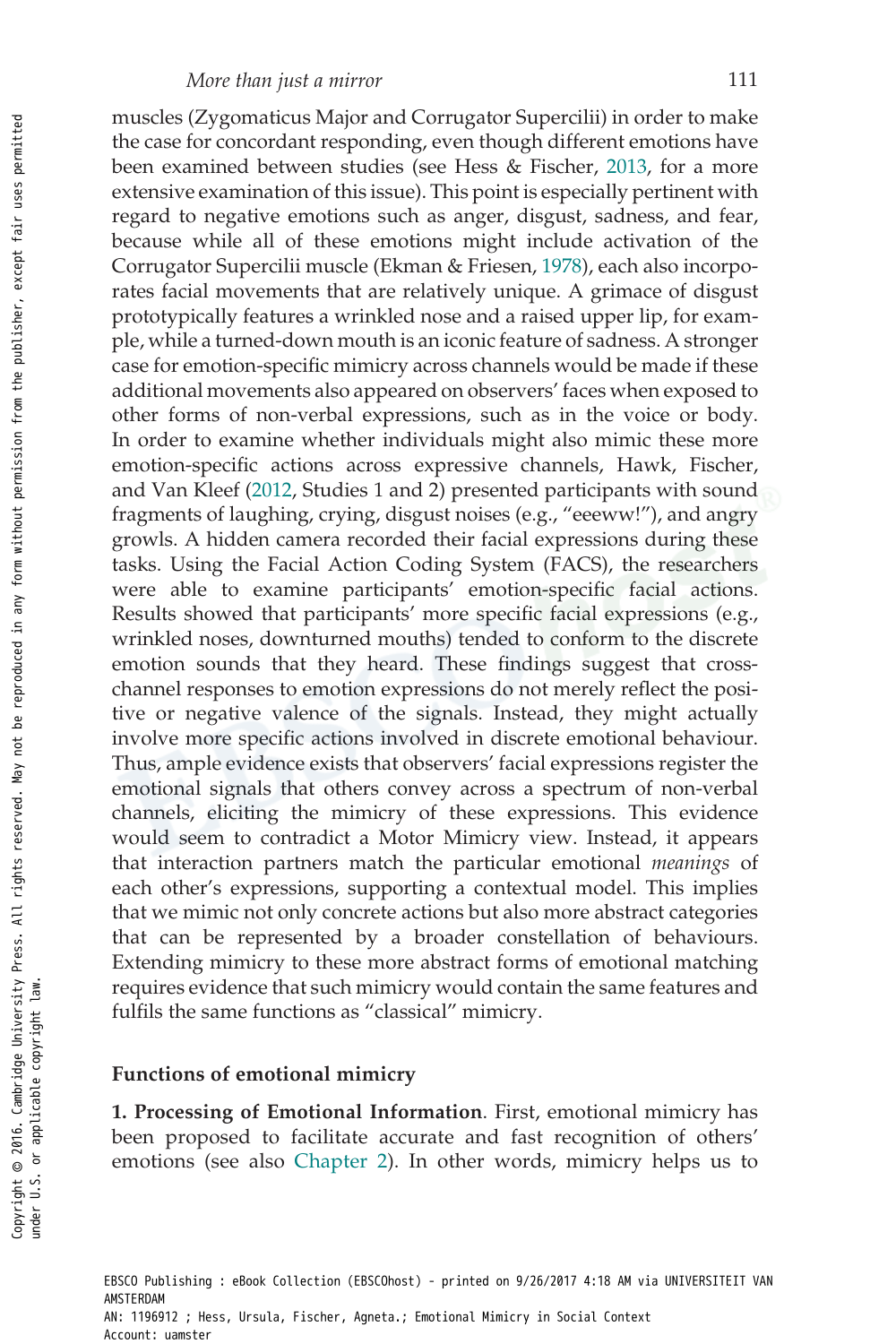understand and process emotional information more fluently (Effron, Niedenthal, Gil, & Droit-Volet, 2006; Niedenthal, Brauer, Halberstadt, & Innes-Ker, 2001; Oberman, Winkielman, & Ramachandran, 2007; Stel & Van Knippenberg, 2008, but see Hess & Blairy, 2001). One line of research in uni-channel mimicry that has examined and found support for this idea is research in which mimicry has been blocked through some kind of physical interference, resulting in impaired emotional processing. For example, participants who were instructed to avoid making facial movements showed reduced recognition of positive and negative emotional displays (Stel & Van Knippenberg, 2008). Additionally, blocking the ability to smile by instructing participants to bite down on a pen with their teeth not only resulted in poorer recognition of happiness but also lowered recognition of disgust, when compared with a rest condition (Oberman et al., 2007). Across different studies, blocking the smile through a variety of manipulations (e.g., use of a mouth guard) has also resulted in poorer detection of authentic smiles compared to false smiles (Maringer et al., 2011; Rychlowska et al., 2014), or in slower detection of a happy face transitioning from a sad face (Niedenthal et al., 2001, see also Stel, Chapter 2, and Niedenthal et al., Chapter 3). The blocking of actual motor activity with different techniques not only has an effect on emotional processing in the same channel, however, and there is some evidence that blocking emotions in one channel may reduce recognition of the same emotion in another channel. For example, suppressing sensorimotor activity via transcranial magnetic stimulation seems to interfere with the discrimination of auditory emotions (Banissy et al., 2010). Further, studies of patients with brain lesions have investigated whether there is a common neuroanatomical basis for face and voice recognition, and evidence suggests that there is a relation between face and voice recognition impairments (Van Lancker, 1997). In a similar vein, Hawk and colleagues (2012, Study 3) blocked or allowed participants' facial mimicry of smiling during a task in which participants had to identify as quickly as possible a shift in volume prominence between two auditory emotion expressions (from laughter to crying or vice versa). The results showed that participants attended more to the expressions when they could freely mimic them, to the point of being less accurate in identifying the moment at which the other sound became more prominent. Individuals who were prevented from mimicking did not over-attend to the initial sound in this manner, and thus were more accurate in identifying the point of transition. Together, these studies suggest that blocking mimicry in one expressive channel affects the speed, accuracy, and level of attention involved in processing emotional information in other channels, just as has been found within single channels of expression.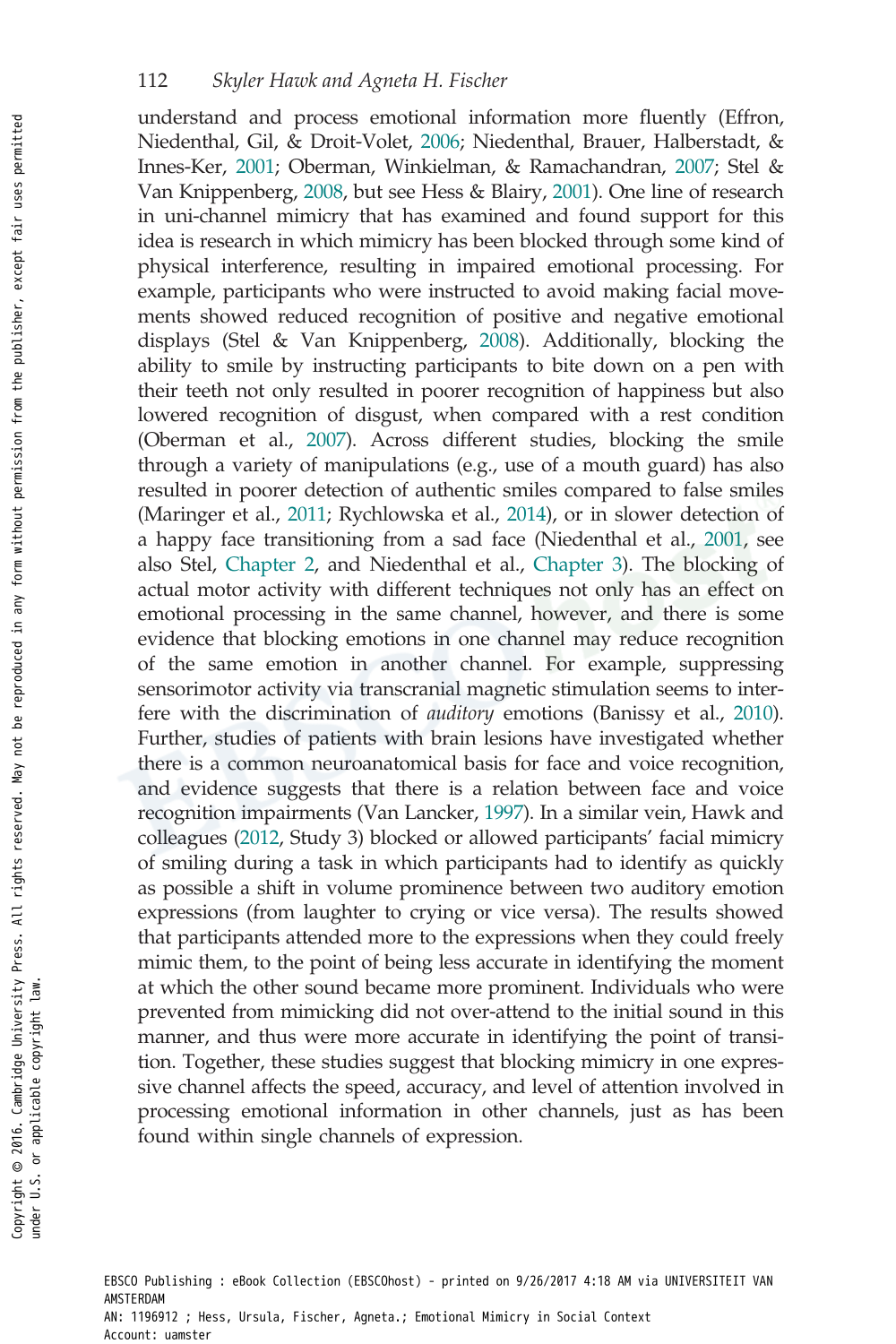2. Similarity and liking. Emotional mimicry has been suggested to serve at least three functions. The first is similar to behavioural mimicry, that is, to enhance social bonds or affiliation. Mimicry, at least appropriate mimicry (see Leander, Chartrand, & Bargh, 2012), and when there is no a priori disliking (Stel et al., 2010) can result in more liking of the mimicked person. There is ample evidence for this phenomenon in unimodal mimicry (Stel & Vonk, 2009; Stel et al., 2010). Signals of shared emotion facilitate social bonds and communicate appreciation of another's current circumstances (Batson, Turk, Shaw, & Klein, 1995; Bavelas et al., 1986). It also generates feelings of understanding, trust, and liking, thereby enhancing interpersonal rapport (Anderson & Keltner, 2002; Bavelas et al., 1986; Chartrand & Bargh, 1999; Fischer & Manstead, 2008; Keltner & Haidt, 1999; Van Kleef et al., 2008; Van der Schalk et al., 2011). Conversely, several studies have demonstrated that a priori liking and interpersonal/group similarity strengthens the mimicry of both non-emotional (Stel et al., 2010) and emotional behaviour (Van der Schalk et al., 2011). The links between mimicry and interpersonal rapport thus appear to be quite reciprocal in nature (see also Hess et al., Chapter 5). In a study on the relation between group membership and responses to "canned laughter" (Platow et al., 2005), researchers exposed participants to the same audio recordings of a stand-up comedy routine. The audience in these recordings was characterized as being students at participants' own university, or as members of a political party with very low membership at that particular college. Participants displayed heightened levels of smiling, as well as combined smiling and laughter, when they believed that the audience was composed of in-group members. Thus, at least one half of the bidirectional association between liking/ similarity and mimicry has been demonstrated in prior research. To date, there is less evidence that cross-channel mimicry results in greater liking or similarity perceptions towards the mimicker. Based on Bavelas' (1986) original research, however, we may speculate that the mimicry of emotions across channels would have a similar effect on similarity and liking, as long as the recipient both observes the response and interprets the behaviour as an expression of a similar emotion.

3. Facilitating emotion contagion. Third, emotional mimicry may result in emotional contagion, or experiencing feelings similar to those communicated by others in the environment. It is still unclear whether this contagion is the result of mimicry or is elicited directly by the emotional display of the other person. Within expressive channels, however, there is ample evidence that individuals often report feeling emotions similar to those that they observe. This has been supported not only by studies testing the facial feedback hypothesis (Duclos et al., 1989; Flack, Laird, & Cavallaro, 1999; Larsen, Kasimatis, & Frey, 1992; Strack, Martin, & Stepper,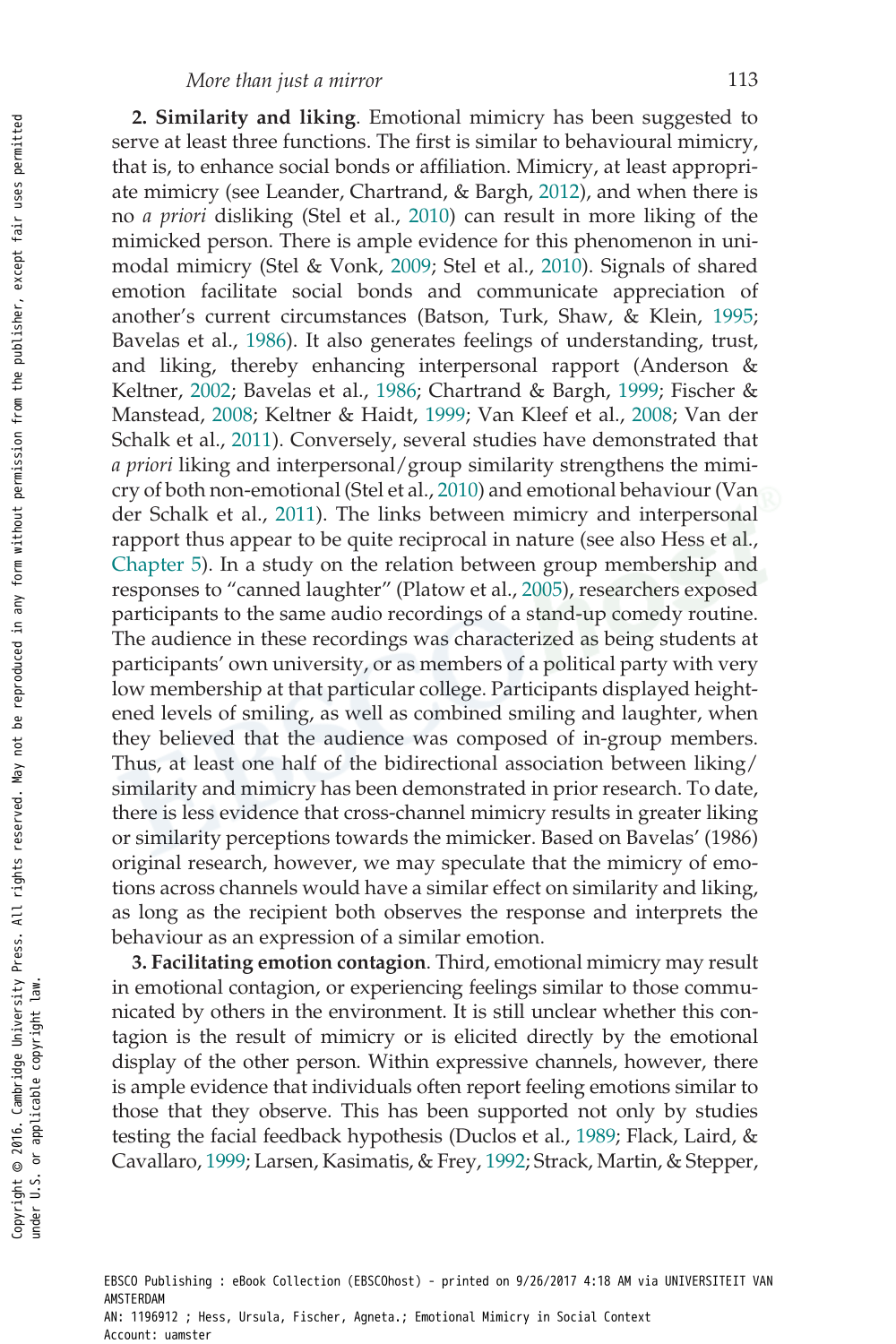1988) but also by studies examining the direct elicitation of emotion via exposure to affective signals. For example, Provine (1992) has shown that mere exposure to canned laughter is sufficient to elicit smiling, laughter, and positive mood. Further, Hawk et al. (2012) found that hearing discrete vocal expressions of anger, joy, disgust, and sadness increased participants' own subjective experiences of those emotions (Study 1). Indeed, interfering with participants' ability to make matching facial expressions when hearing such sounds also appeared to inhibit these stronger emotional experiences (Hawk et al., Study 4), implying that congruent emotional responses to expressions presented in one channel can be diminished by interfering with the mimicry of those emotions in other channels. Importantly, all three of these functions are crucial to physical and social survival. At the individual level, accurately recognizing emotions, sharing in others' feelings, and enhancing liking through mimicry (or alternatively, mimicking those we like) provides additional, intrapersonal cues about experiences that should be pursued or avoided (e.g., Fischer & Manstead, 2008; Keltner & Haidt, 1999; Klinnert, Emde, Butterfield, & Campos, 1986; Sorce, Emde, Campos, & Klinnert, 1985; Van Kleef, 2009) and prepares the mind and body to meet the same environmental challenges as our interaction partners. At the interpersonal level, emotion recognition, contagion, and mimicry-related bonding help individuals to synchronize social intentions and facilitate joint or group action (Anderson & Keltner, 2002; Fischer & Manstead, 2008; Keltner & Haidt, 1999; Preston & De Waal, 2002; Yabar & Hess, 2007). It stands to reason that these social functions of mimicry would be best served by a system that allows for more flexibility in the representation and re-enactment of an emotional expression, as opposed to a more strictly literal response. In conclusion, the unichannel evidence for these three functions of emotional mimicry seems to extend to cross-channel mimicry, at least on the basis of preliminary evidence. The evidence thus suggests that emotional mimicry does not merely reflect motor activity, but incorporates a broader network of affective systems (e.g., Duclos et al., 1989; Flack, 2006; Flack, et al., 1999; Niedenthal, 2007; Niedenthal, Winkielman, Mondillion, & Vermeulen, 2009). This brings us to the question how to explain cross-channel mimicry.

## Theoretical accounts of cross-channel mimicry

There is still substantial debate over both the mechanisms governing mimicry responses, generally speaking, and the boundary conditions under which they operate. With regard to emotional mimicry, more specifically, evidence for the existence of cross-channel mimicry may bring us closer to a discussion on the pervasiveness of this phenomenon.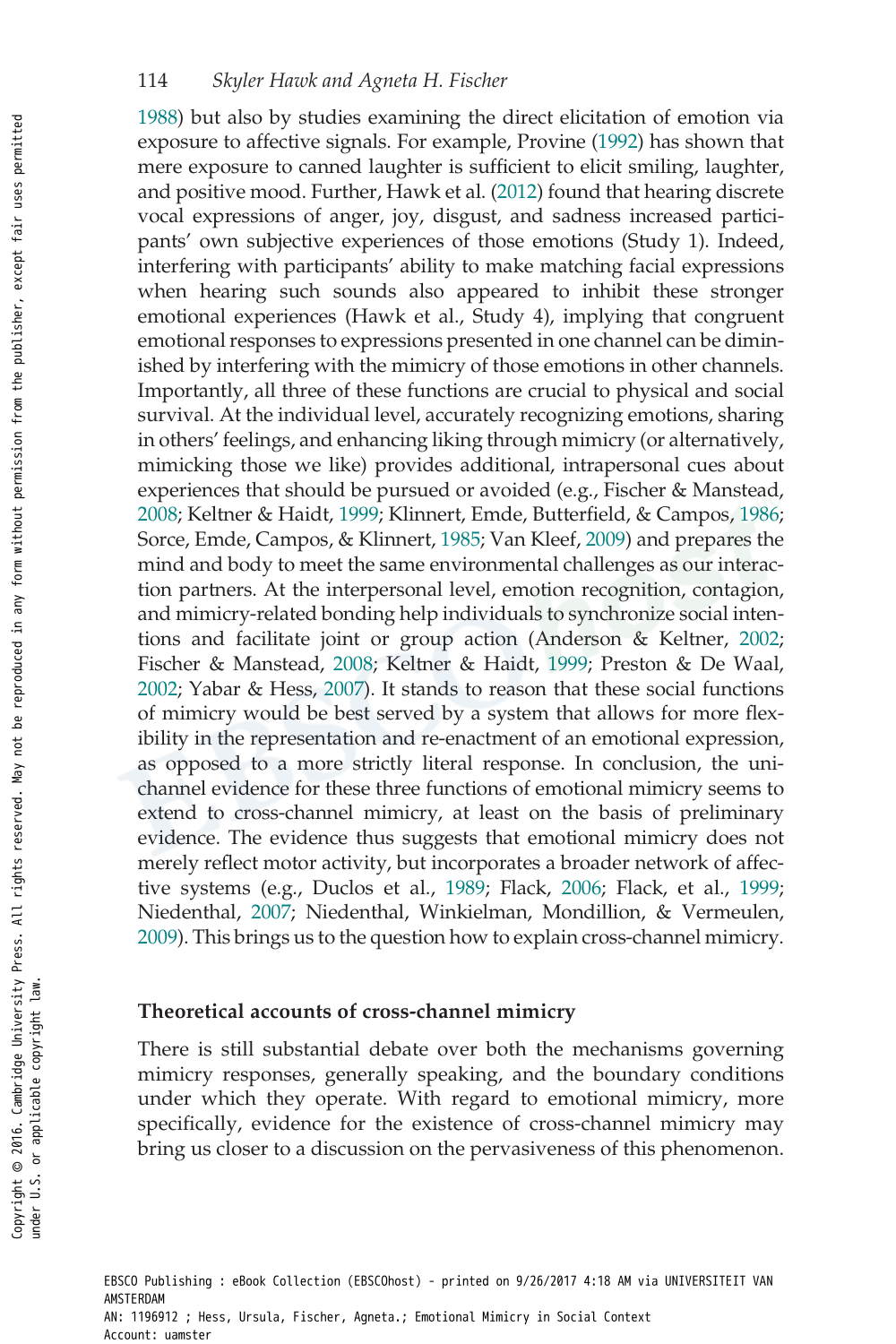#### Motor Mimicry

The first broad theoretical account is Motor Mimicry, also referred to as the Perception–Behaviour link (e.g., Dijksterhuis & Bargh, 2001), which seems the least suitable to incorporate cross-channel mimicry. Particularly in stricter accounts of this perspective, the observation of an emotional expression is thought to directly and automatically activate a specific, oneto-one mental representation of the same behaviour in an observer. Interestingly, research advocating this stricter perception–behaviour link has often focused on non-emotional and concrete behaviours, such as foot-shaking (e.g., Chartrand & Bargh, 1999), that have no particular social meaning or corresponding representations in different modalities. In contrast, grounding mimicry in the direct perception of another's emotional display cannot account for the fact that we might mimic something we do not actually see. There are several other theoretical perspectives, however, that could explain cross-channel mimicry.

#### Perception Action Model

The Perception Action Model of empathy (PAM; Preston & De Waal, 2002) takes a somewhat broader perspective and situates the automatic imitation of emotional expressions within a wider framework of empathic responding, which also includes perspective-taking, identifying with others' experiences, and subjectively experiencing inner states. The PAM states that the "attended perception of the object's state automatically activates the subject's representations of the state, situation, and object, and that activation of these representations automatically primes or generates the associated autonomic and somatic responses, unless inhibited" (p. 4). In other words, perception of distress or other negative emotions would result in associated responses that might not necessarily be identical to the ones initially perceived. The link between perception and behaviour is not direct, but instead runs through a representation of the target's observed state. This also accounts for the fact that we can generally distinguish two types of responses to another's emotions: a response with and a response to the other (see Hess & Fischer, 2013). Whereas the PAM may explain that we mimic others' emotions when we feel empathic, it does not necessarily explain when and why we mimic, because empathic responding and mimicry are not inextricably linked (e.g., Hawk, Fischer, & Van Kleef, 2011).

#### Embodiment theory

A third account that could explain cross-channel mimicry argues that the multi-component representation of an emotion, and not the direct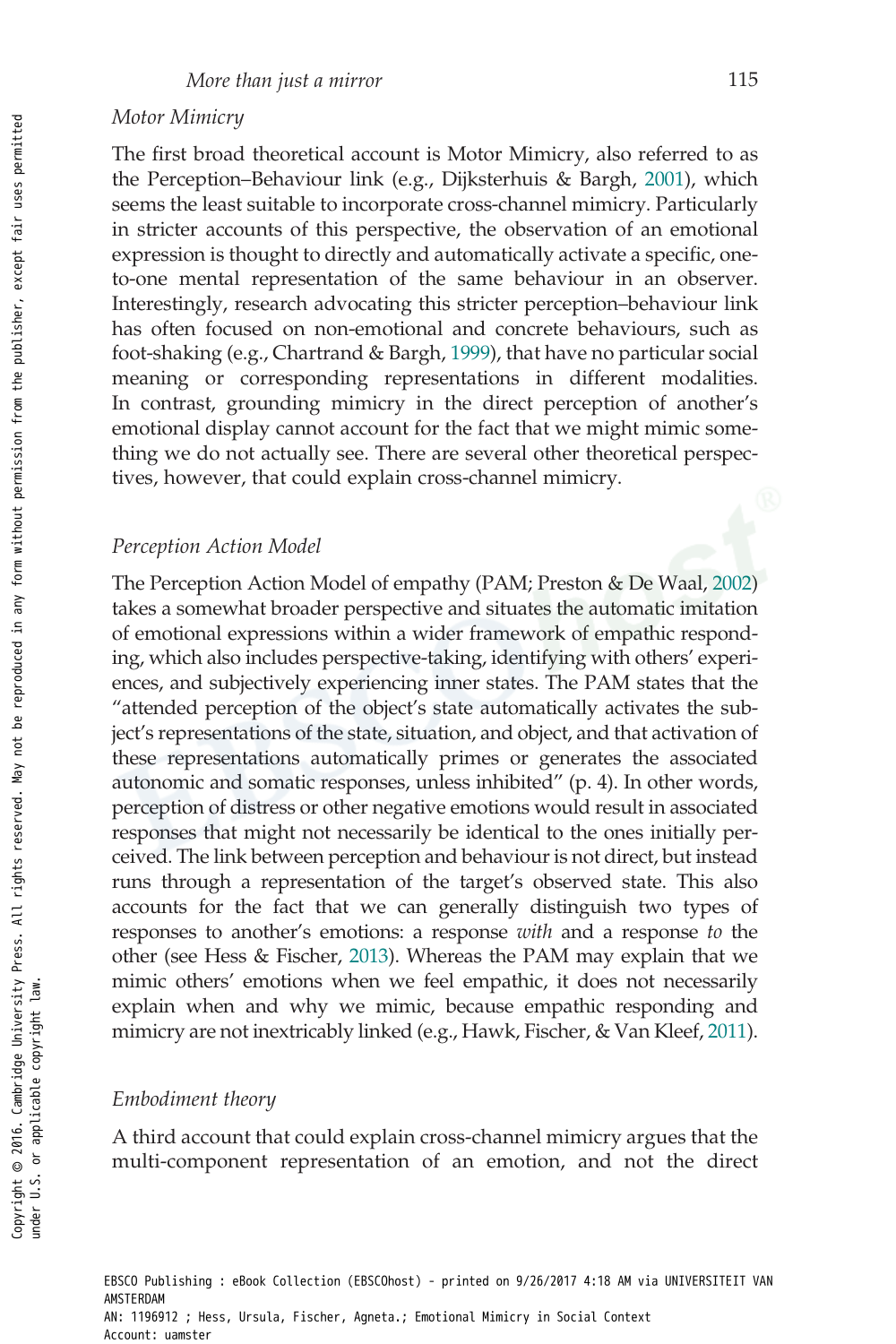observation of its expression, serves as a basis for imitation. Embodiment theory argues that our representation of emotion concepts is not amodal, but instead is modality-specific (Barsalou, 2003), consisting of references to particular components that comprise our knowledge representation of a particular construct. Take the concept of anger, for example: Its representation not only consists of a semantic definition of what anger is, and when it takes place, but is also strongly based on recollections of anger experiences, including how we express such feelings. Anger representations are thus partial simulations or reenactments in perceptual, motoric, and affective modalities. When thinking of anger, our muscles become tense, our voices become louder and harsher, and we have piercing eyes and a frown on our face. These modality-specific representations are embodied recollections of our own experiences, as well as the recollections of others' displays. In other words, we construct the meaning of anger as a concept at least partially from our own prior bodily and subjective experiences of anger (see Niedenthal et al., 2005, and Niedenthal et al., Chapter 3). The crucial issue here is that these different sensory modalities are closely connected, and thus may be activated as part of the modality system. Hearing someone talking in a very angry tone may automatically activate both facial expressions of anger and tightening of the muscles in preparation for aggression. Moreover, the subjective feeling of anger can be considered as just another sensory modality, meaning that expressive behaviours and introspective states can activate one another in a dynamic fashion (Keysers & Gazzola, 2009; Niedenthal, 2007; Van der Gaag, Minderaa, & Keysers, 2007). Exposure to an emotional stimulus in any particular modality can initiate cascading simulations of other components, in order to "fill in" unperceived aspects of an original experience (Barsalou, Niedenthal, Barbey, & Ruppert, 2003). Individuals thus draw upon their own personal history of emotion expressions, subjective experiences, and eliciting contexts in order to make sense of others' emotional circumstances and to share in their joy, pain, revulsion, or anger. The "cross-talk" between modalities implies that an observer's internal and outward simulation of another's expression may extend to behaviour across several non-verbal channels.

In line with the notion of re-enacting multiple components of an emotion expression when exposed to a stimulus in a single channel, Hawk and colleagues (2012, Study 1) instructed participants to first listen to, and then repeat, vocal expressions of anger, sadness, joy, and disgust. The Facial Action Coding System was used to examine hidden camera footage of participants' expressions during both tasks. Results showed that participants performed emotion-specific facial movements when making each respective set of vocalizations, but also showed the same muscle activations when merely listening to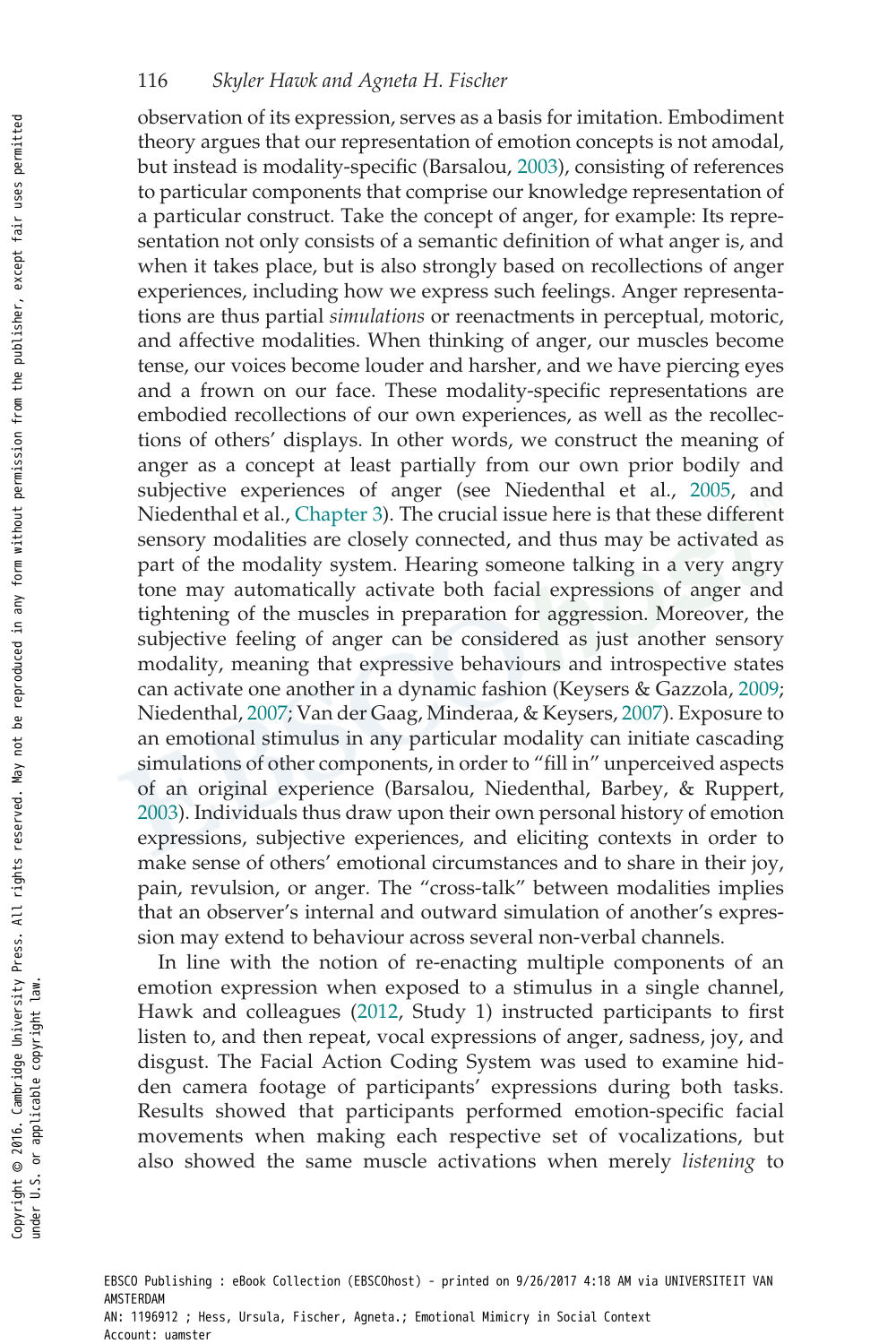the sounds. More importantly for a simulation account, facial activity between the listening and vocalizing tasks was significantly correlated; this indicated that the stronger these actions were when participants made the sounds themselves, the more strongly they reacted with the same movements upon mere exposure to the auditory stimuli. Across studies in this research, concordant facial responses when listening to the recordings also appeared to be more frequent when participants intended to repeat the sounds (Study 1), as compared to when no vocalizing goal was present (Study 2). Thus, not only did this cross-channel mimicry appear to be based on participants' own associations between facial and vocal expressions of the same emotion, but overt intent to imitate the expression in the original channel appeared to increase the frequency of mimicry in another related modality.

#### Contextual view

A fourth perspective that could explain these cross-channel effects is a contextual account of emotional mimicry (Hess & Fischer, 2013), which argues that the mimicry of emotional signals depends on how the signal is interpreted and understood within a specific context. Individuals do not see a frown, or hear a sigh, but perceive "anger," or "relief," depending on how the circumstances dictate their expectations. This perspective is in line with what Soussignan and colleagues have termed the "emotional appraisal view" (Soussignan et al., 2013), also underlining the idea that we try to make sense of our emotional environment and interpret facial or other non-verbal signals as relevant for our own concerns. Soussignan and colleagues found an effect for gaze direction in interaction with the type of emotion, showing that participants only mimicked angry and happy faces when the gaze was directed towards them, reflecting self-relevant appraisals, whereas gaze direction did not have an effect on the mimicry of fearful and sad faces. The authors conclude that mimicry is an emotional and not a motor response (Soussignan et al., 2013), which is in agreement with a contextual view, because individuals interpreted anger and happiness differently depending on whether they were directed at them, and thus, an attack or an affiliative signal, or at others. A contextual view can incorporate crosschannel mimicry because it assumes that mimicry results from the interpretation of multiple expressive and situational emotional cues – whether joy is communicated through a smile or a laugh, an observer will interpret and respond to this signal in a similar way because both expressions have similar potential social consequences for him/her. Indeed, a contextual view allows for flexibility in the representation and mimicry of an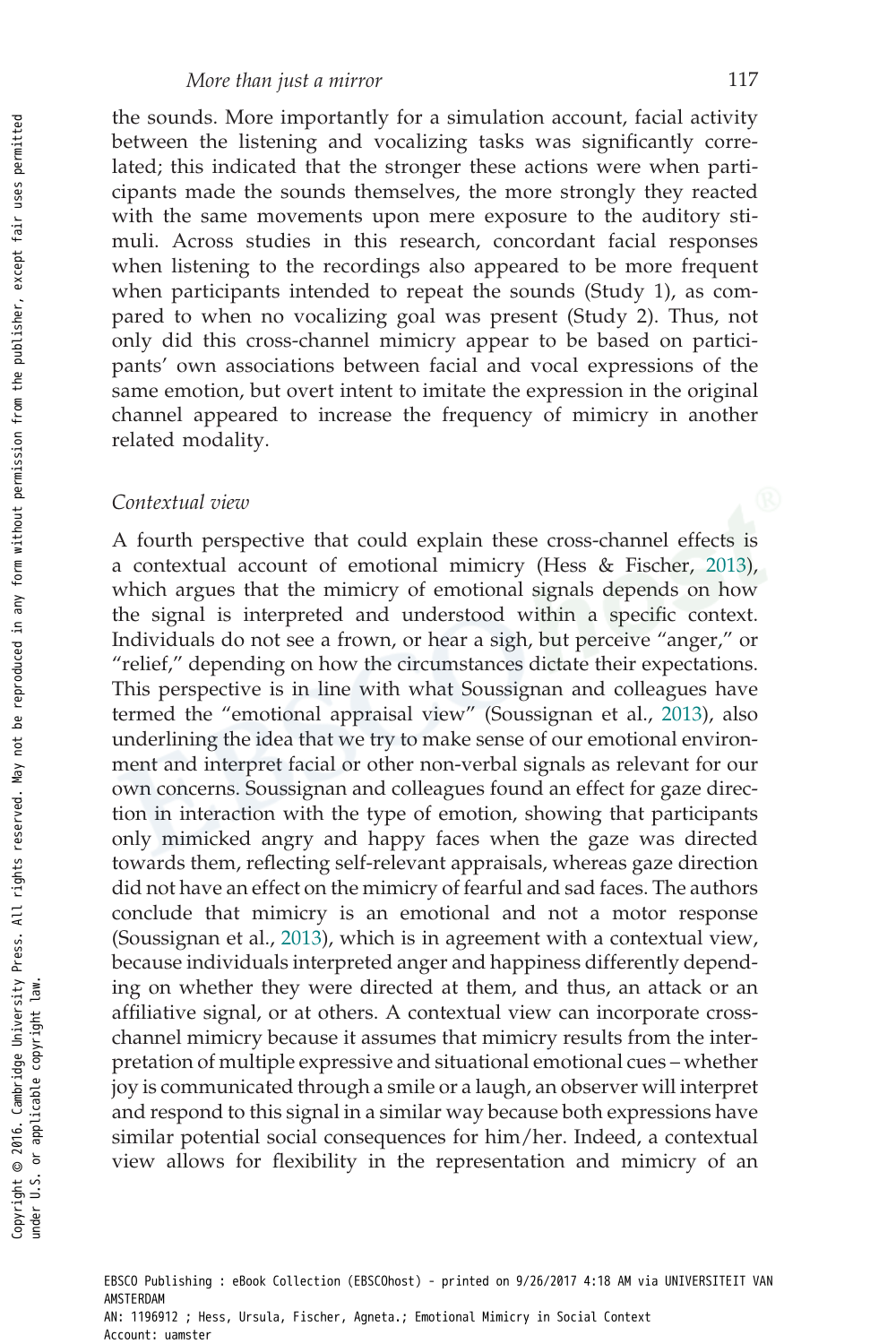emotional expression, so long as expressions in different channels are interpreted in a similar manner.

There is to date no research that explicitly examines contextual cues as a basis of cross-channel emotional mimicry, and thus we can only speculate based on some examples. For instance, hearing someone laugh may lead to smiling, as much as smiling itself evokes smiling. The question is whether contextual cues that would suggest an appropriate or inappropriate reason for smiling would have a different impact on crosschannel mimicry versus uni-channel mimicry. For example, would individuals mimic smiling or laughing behaviour more strongly if they thought a target was responding to an amusing film, as opposed to enjoying watching another person being physically harmed? And, would this facial mimicry interact with whether individuals see or hear this laughter? If mimicry would be equally strong in both contexts, a contextual view would not have additional explanatory value to an embodiment view as outlined above. However, the aforementioned finding that individuals show increased smiling in response to in-group laughter compared to out-group laughter (Platow et al., 2005) raises intriguing questions about how social context may serve to strengthen or weaken cross-channel mimicry responses. Similar questions could be asked in relation to the cross-channel mimicry of negative emotions, although in these cases it may crucially depend on the type of negative emotions. For example, we reported evidence that hearing vomit sounds makes people look disgusted. However, would contextual cues, such as disgust from eating cockroaches versus eating tomatoes, also result in different amounts of mimicry? And, additionally, would this be different in cross-channel versus uni-channel mimicry? These are questions that could be answered in future research and would shed more light on the nature of context effects upon emotional mimicry, more generally.

#### The special role of the face

Special attention needs to be paid to the role of the face in cross-channel mimicry. Almost all related research focuses on facial mimicry as a response to postural or acoustic cues. Indeed, we may suggest that the fact that we find facial reactions to emotional cues from various nonverbal channels indicates that any recognition of emotions, in whatever channel, elicits motor activity in the face. This suggestion, first of all, raises the question of whether the reverse can also be found: is there evidence of postural or vocal mimicry when we see emotional faces? To our knowledge, there is no evidence of such mimicry effects, but a confirmatory answer to this question would be in line with other findings from embodiment research, such as showing that posture aligns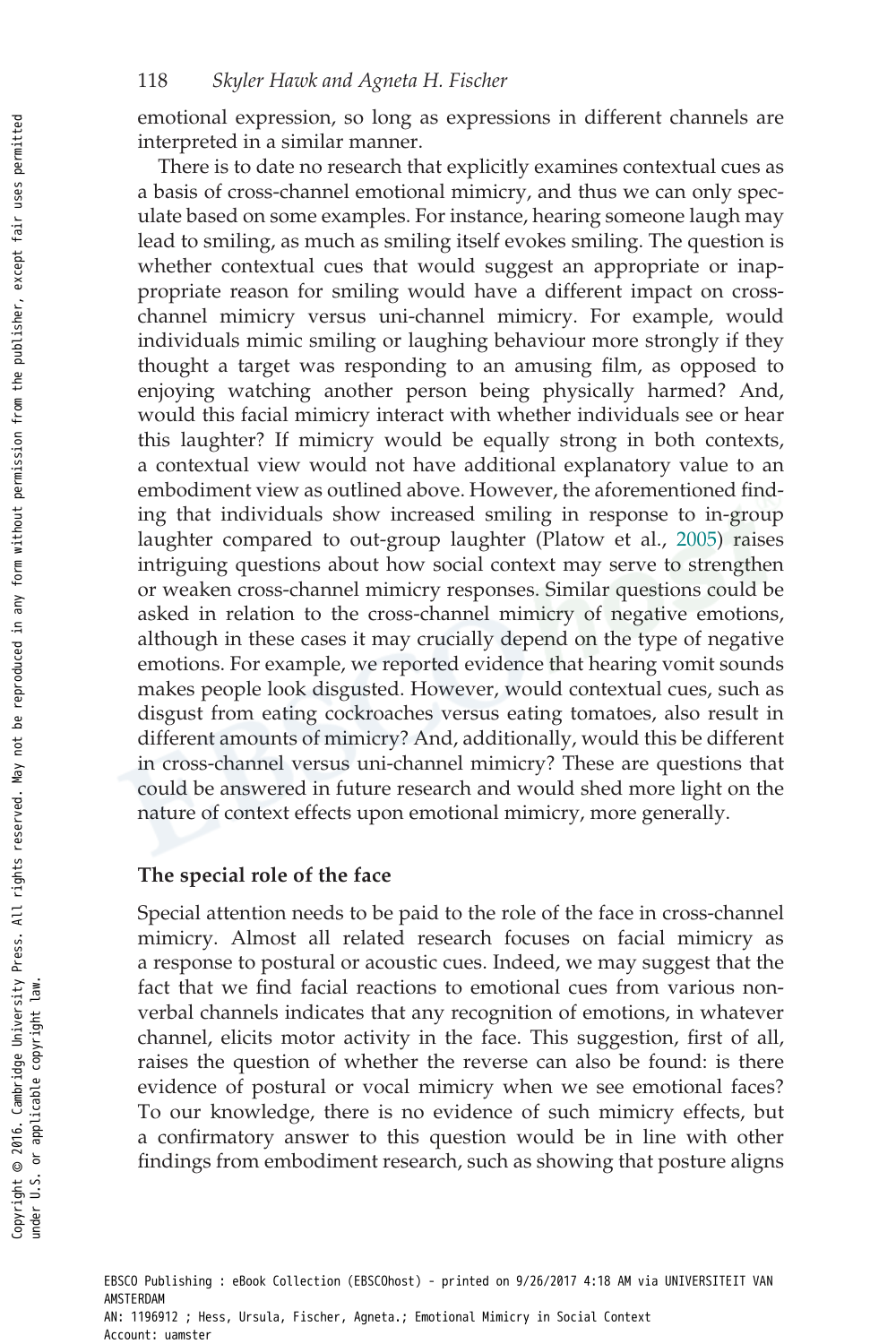with the activation of specific emotion concepts (Oosterwijk, Rotteveel, Fischer, & Hess, 2009). Whether we find cross-channel mimicry effects other than on the face may also depend on the role of the face as part of embodied emotion representations. Because faces are the most visible and explicit element in most emotions, at least in Western culture, faces may be more prominent than other modalities, such as posture, voice, gestures, or physiology. Further, vocalizations have an on/off quality that typically requires conscious and effortful activation, and usually attracts considerable attention from others. In contrast, the face and body operate in a continuous flow, to which neither the expresser nor the observer might not always consciously attend (Scherer, 1980, 1988). Additionally, the face appears capable of expressing a range of discrete emotional states than can be successfully communicated by either tone of voice (Hawk, Van Kleef, Fischer, & Van der Schalk, 2009) or bodily postures (cf. Coulson, 2004). The more subtle, emotion-specific, and analogue nature of the facial channel might make it especially suited for the rapid, moment-to-moment matching of others' states (e.g., Niedenthal, Mermillod, Maringer, & Hess, 2010), which in turn may facilitate observers' ability to process and respond to a variety of emotion signals. This could mean that the face is the most central channel in emotional mimicry and maybe the "central processor" of affective information, including (but not limited to) emotion expressions in various channels (Niedenthal et al., 2010). In other words, the facial imitation of emotion signals from other expressive channels might have adaptive value; the attentioneliciting and on/off nature of vocalization may not be as advantageous for continuous emotion processing as compared to the relatively covert, analogue, and emotion-specific facial channel. In addition, eye contact seems a crucial factor for increasing mimicry, as initially demonstrated by the work of Bavelas and colleagues (1986), and replicated for other behavioural acts (e.g., hand movements, Wang et al., 2011). However, eye contact is not a necessary condition for mimicry, as is shown in research where gaze direction, and thus eye contact, is manipulated (see also Niedenthal et al., Chapter 3).

#### Conclusion

We have reviewed and discussed evidence for cross-channel mimicry of emotions in this chapter. The crucial question with which we started our review regarded the boundary conditions under which emotional mimicry operates. Can we stretch the definition of mimicry to encompass actions that are similar, but not identical, to what we have perceived? Or, should we abandon the term "mimicry" altogether, and just refer to an emotional response that can either be similar or dissimilar to an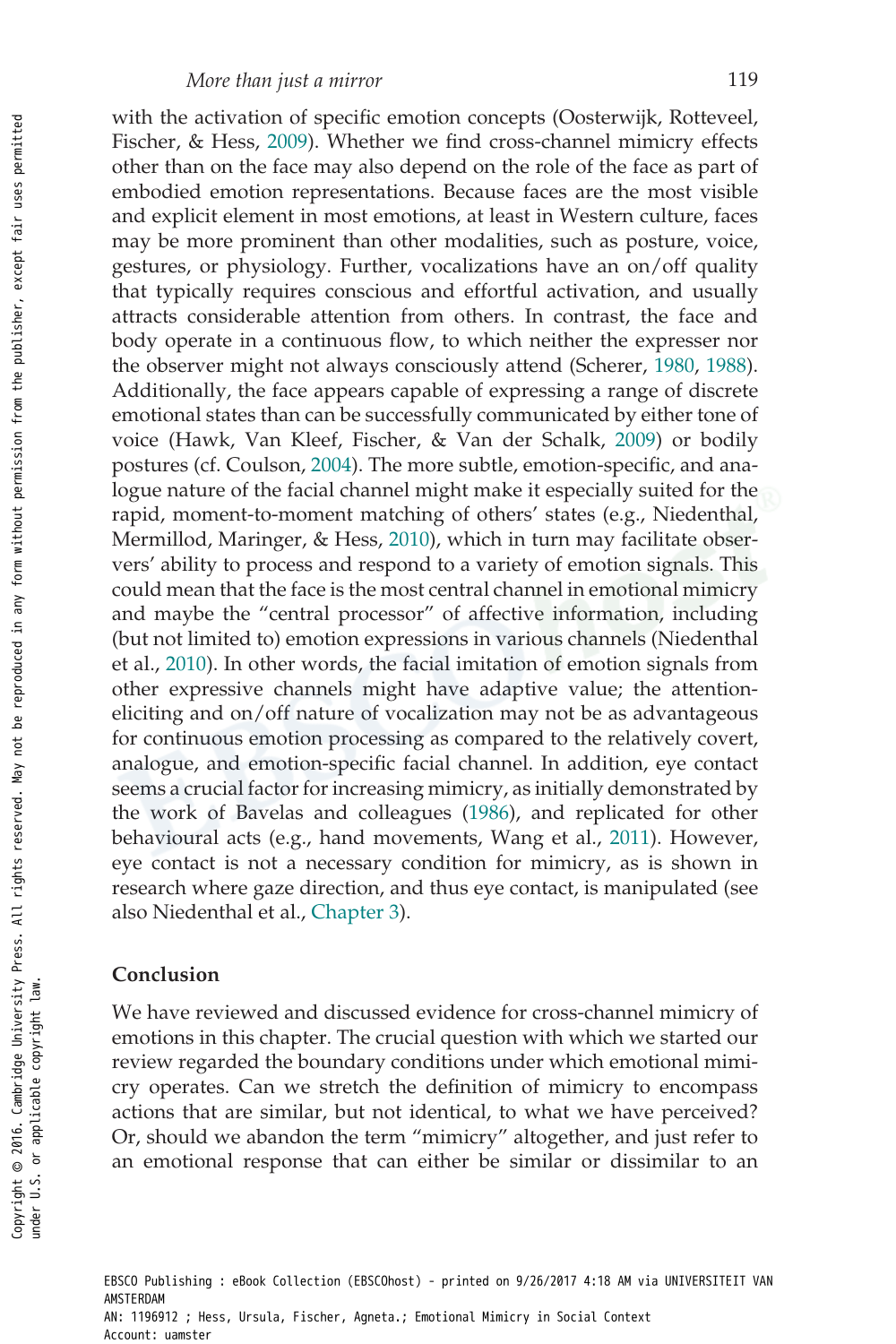#### 120 Skyler Hawk and Agneta H. Fischer

observed expression? We have discussed different theoretical perspectives that give different answers to these questions, and most theories seem to agree that we should not restrict the term "emotional mimicry" to the exact copying of emotional expressive cues. Across several theories, there appears to be consensus that individuals process emotional information on the basis of more abstract representations, and thus the mimicry of an emotional expression should be based on such representations. This would explain the phenomenon of cross-channel mimicry. How exactly the perception of different modal cues is integrated, how this leads to the production of a mimicry response, and whether the role of the face is special in comparison with that of the voice or the body is still unclear. These questions should provide ample inspiration for future studies on the nature, ubiquity, and functions of emotional mimicry.

### References

- Anderson, C., & Keltner, D. (2002). The role of empathy in the formation and maintenance of social bonds. Behavioral and Brain Sciences, 25, 21–22.
- Arnott, S. R., Singhal, A., & Goodale, M. A. (2009). An investigation of auditory contagious yawning. Cognitive, Affective, & Behavioral Neuroscience, 9, 335–342.
- Ashton-James, C., van Baaren, R. B., Chartrand, T. L., Decety J., & Karremans, J. (2007). Mimicry and me: The impact of mimicry on self-construal. Social Cognition, 25, 518–535.
- Banissy, M. J., Sauter, D. A., Ward, J., Warren, J. E., Walsh, V., Scott, S. K. (2010). Suppressing sensorimotor activity modulates the discrimination of auditory emotions but not speaker identity. Journal of Neuroscience, 30, 13552–13557.
- Barsalou, L.W. (2003). Situated simulation in the human conceptual system. Language and Cognitive Processes, 18, 513–562.
- Barsalou, L. W., Niedenthal, P. M., Barbey, A. K., & Ruppert, J. A. (2003). Social embodiment. In B. H. Ross (Ed.), The psychology of learning and motivation: Advances in research and theory (pp. 43–92). Elsevier: Academic Press.
- Batson, C. D., Turk, C. L., Shaw, L. L., & Klein, T. R. (1995). Information function of empathy: Learning that we value the other's welfare. Journal of Personality and Social Psychology, 68, 300–313.
- Bavelas, J. B., Black, A., Lemery, C. R., & Mullett, J. (1986). "I show how you feel": Motor mimicry as a communicative act. Journal of Personality and Social Psychology, 50, 322–329.
- Borod, J. C., Pick, L. H., Hall, S., Sliwinski, M., Madigan, N., Obler, L. K., ... Tabert, M. (2000). Relationships among facial, prosodic, and lexical channels of emotional perceptual processing. Cognition and Emotion, 14, 193-211.
- Chartrand, T. L., & Bargh, J. A. (1999). The chameleon effect: The perception-behavior link and social interaction. Journal of Personality and Social Psychology, 76, 893–910.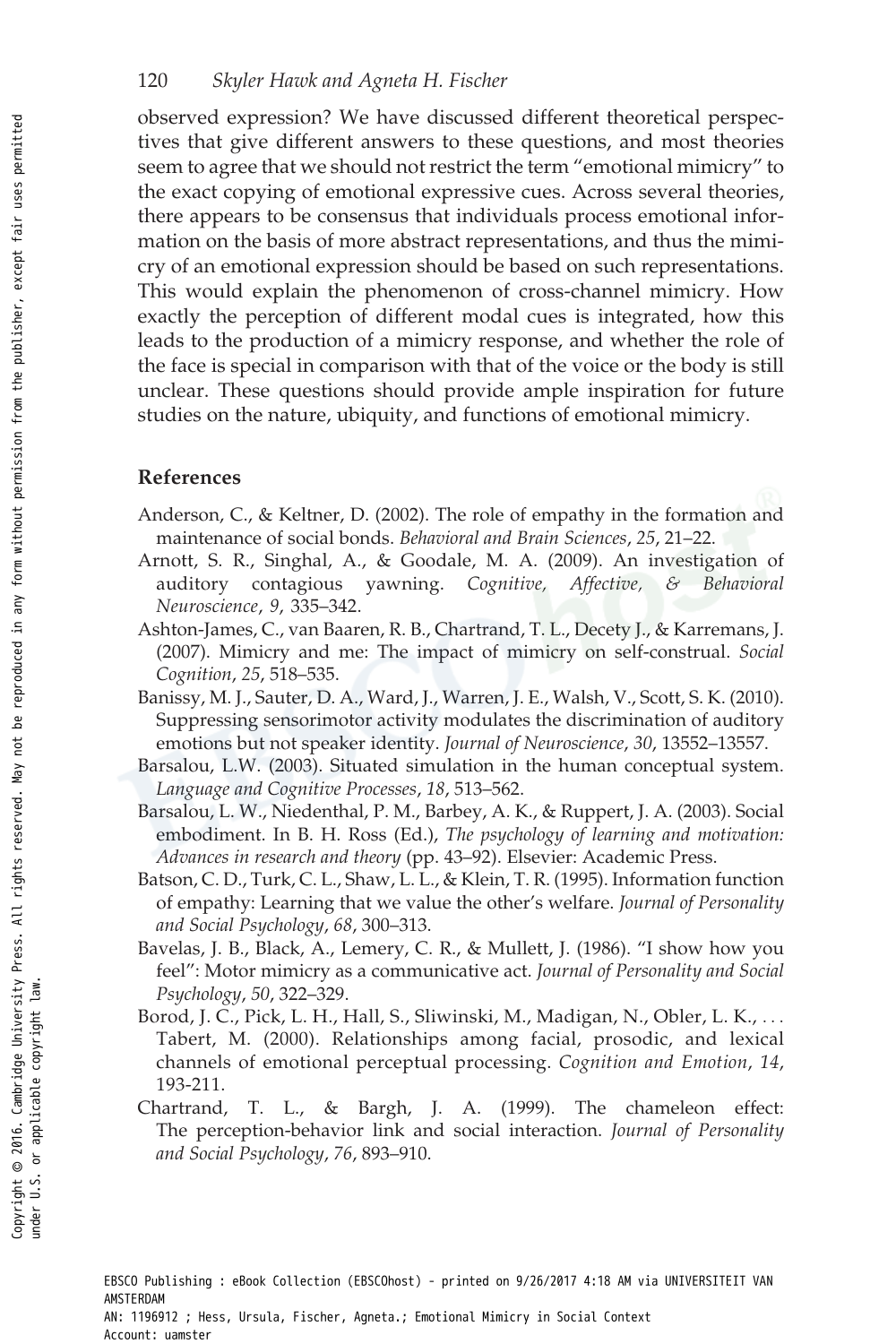- Coulson, M. (2004). Attributing emotion to static body postures: Recognition accuracy, confusions, and viewpoint dependence. Journal of Nonverbal Behavior, 28, 117–139.
- De Gelder, B., & Bertelson, P. (2003). Multisensory integration, perception and ecological validity. Trends in Cognitive Sciences, 7, 460–467.
- De Gelder, B., & Vroomen, J. (1996). Auditory illusions as evidence for a role of the syllable in adult developmental dyslexics. Brain Language, 52, 373–385.
- De Gelder, B., & Vroomen, J. (2000). Bimodal emotion perception: Integration across separate modalities, cross-modal perceptual grouping or perception of multimodal events? Cognition and Emotion, 14, 321–324.
- De Gelder, B., Pourtois, G., & Weiskrantz, L. (2002). Fear recognition in the voice is modulated by unconsciously recognized facial expressions but not by unconsciously recognized affective pictures. Proceedings of the National Academy of Sciences, 99, 4121–4126.
- Dijksterhuis, A., & Bargh, J. A. (2001). The perception-behavior expressway: Automatic effects of social perception on social behavior. In M. P. Zanna (Ed.), Advances in experimental social psychology (pp. 1–40). Elsevier: Academic Press.
- Dimberg, U. (1990). Facial electromyography reactions and automatic activity to auditory stimuli. Biological Psychology, 31, 137–147.
- Dolan, R.J., Morris, J.S., & de Gelder, B. (2001). Crossmodal binding of fear in voice and face. Proceedings of the National Academy of Sciences, 98, 10006–10010.
- Duclos, S. E., Laird, J. D., Schneider, E., Sexter, M., Stern, L., & Van Lighten, O. (1989). Emotion-specific effects of facial expressions and postures on emotional experience. Journal of Personality and Social Psychology, 57, 100–108.
- Effron, D., Niedenthal, P.M., Gil, S., & Droit-Volet, S., (2006). Embodied temporal perception of emotion. Emotion, 6, 1–9.
- Ekman, P., & Friesen, W.V. (1978). The facial action coding system: A technique for the measurement of facial movement. Palo Alto, CA: Consulting Psychologists Press.
- Fischer, A. H., & Manstead, A. S. R. (2008). Social functions of emotion. In M. Lewis, J. Haviland-Jones, & L. F. Barrett (Eds.), Handbook of emotions, 3rd ed. New York: Guilford Press.
- Flack, W. F. (2006). Peripheral feedback effects of facial expressions, bodily postures, and vocal expressions on emotional feelings. Cognition and Emotion, 20, 177–195.
- Flack, W. F., Laird, J. D., & Cavallaro, L. A. (1999). Separate and combined effects of facial expressions and bodily postures on emotional feelings. European Journal of Social Psychology, 29, 203–217.
- Hawk, S. T., Fischer, A. H., & Van Kleef, G. A. (2011). Taking your place or matching your face: Two paths to empathic embarrassment. Emotion, 11, 502–513.
- Hawk, S. T., Fischer, A. H., & Van Kleef, G. A. (2012). Face the noise: Embodied responses to nonverbal vocalizations of discrete emotions. Journal of Personality and Social Psychology, 102, 796–814.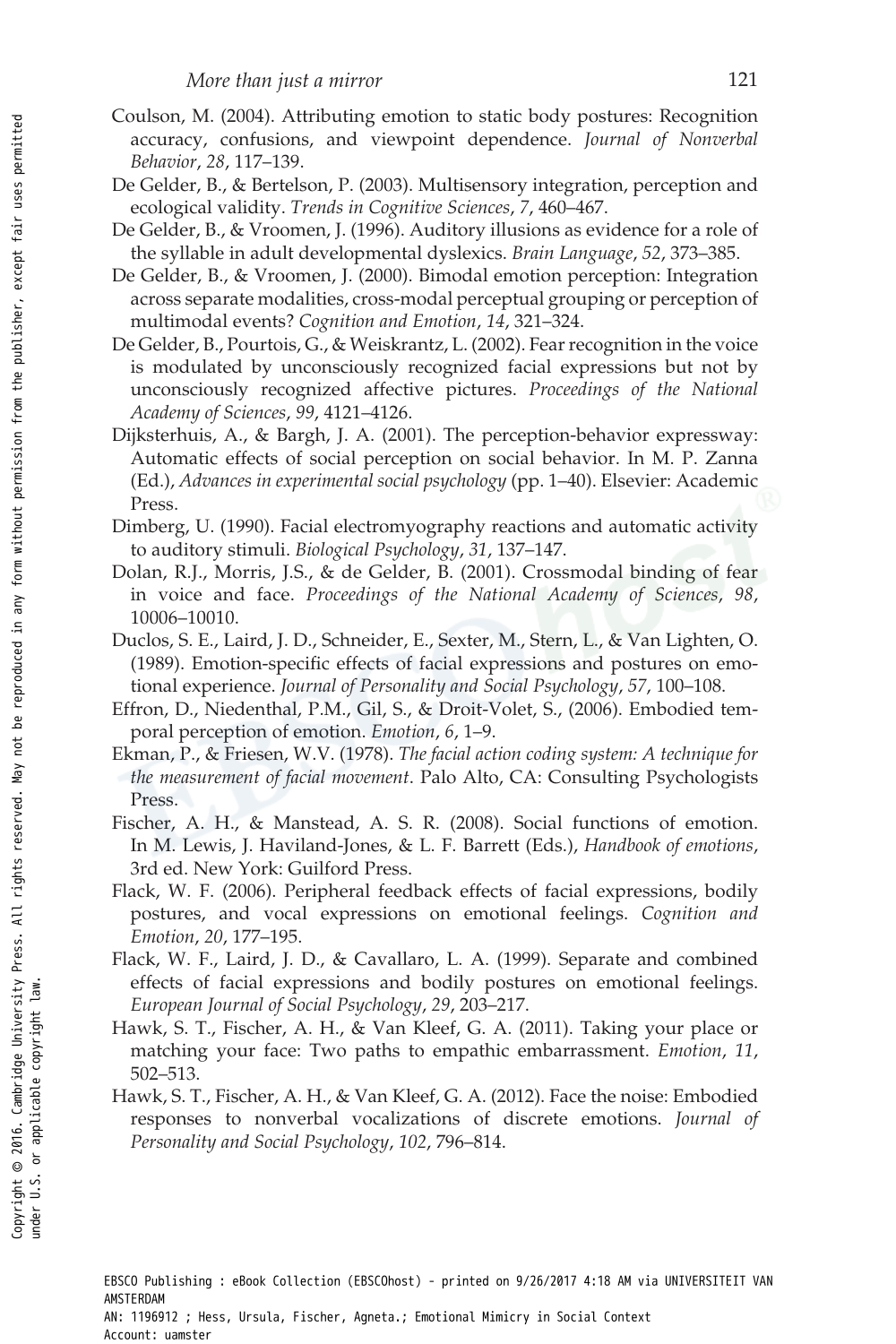#### 122 Skyler Hawk and Agneta H. Fischer

- Hawk, S. T., Van Kleef, G. A., Fischer, A. H., & Van der Schalk, J. (2009). "Worth a thousand words": Absolute and relative decoding of nonlinguistic affect vocalizations. Emotion, 9, 293–305.
- Hess, U., & Blairy, S. (2001). Facial mimicry and emotional contagion to dynamic emotional facial expressions and their influence on decoding accuracy. International Journal of Psychophysiology, 40, 129–141.
- Hess, U. & Fischer, A. (2013). Emotional mimicry as social regulation. Personality and Social Psychology Review, 17, 142–157.
- Hietanen, J. K., Surakka, V., & Linnankoski, I. (1998). Facial electromyographic responses to vocal affect expressions. Psychophysiology, 35, 530–536.
- Hietanen, J.K., Leppänen, J.M., Illi, M., and Surakka, V. (2004). Evidence for the integration of audiovisual emotional information at the perceptual level of processing. European Journal of Cognitive Psychology, 16, 769–790.
- Keltner, D., & Haidt, J. (1999). Social functions of emotions at four levels of analysis. Cognition and Emotion, 13, 505–521.
- Keysers, C., & Gazzola, V. (2009). Expanding the mirror: Vicarious activity for actions, emotions and sensations. Current Opinions in Neurobiology, 19, 1–6.
- Klinnert, M. D., Emde, R. N., Butterfield, P., & Campos, J. J. (1986). Social referencing: The infant's use of emotional signals from a friendly adult with mother present. Developmental Psychology, 22, 427–432.
- Larsen, R. J., Kasimatis, M., & Frey, K. (1992). Facilitating the furrowed brow: An unobtrusive test of the facial feedback hypothesis applied to unpleasant affect. Cognition & Emotion, 6, 321–338.
- Leander, N. P., Chartrand, T. L., & Bargh, J. A. (2012). You give me the chills: Embodied reactions to inappropriate amounts of behavioral mimicry. Psychological Science, 23, 772–779.
- Magnée, M. J. C. M., Stekelenburg, J. J., Kemner, C., & De Gelder, B. (2007). Similar facial electromyographic responses to faces, voices, and body expressions. Cognitive Neuroscience and Neuropsychology, 18, 369–372.
- Maringer, M., Fischer, A.H., Krumhuber, E.G., & Niedenthal, P.M. (2011). Beyond smile dynamics: Mimicry and beliefs in judgments of smiles. Emotion, 11, 181–187.
- Massaro, D.W. & Egan, P.B. (1996). Perceiving affect from the voice and the face. Psychonomic Bulletin and Review, 3, 215–221.
- Niedenthal, P. M. (2007). Embodying emotion. Science, 316, 1002–1005.
- Niedenthal, P. M., Mermillod, Maringer, M., & Hess, U. (2010). The Simulation of Smiles (SIMS) Model: A window to general principles in processing facial expression. Brain and Behavioural Sciences, 33, 417–433.
- Niedenthal, P. M., Brauer, M., Halberstadt, J. B., & Innes-Ker, Å. (2001). When did her smile drop? Facial mimicry and the influence of emotional state on the detection of change in emotional expression. Cognition and Emotion, 15, 853–864.
- Niedenthal, P. M., Winkielman, P. Mondillon, L., & Vermeulen, N. (2009). Embodiment of emotional concepts. Journal of Personality and Social Psychology, 96, 1120–1136.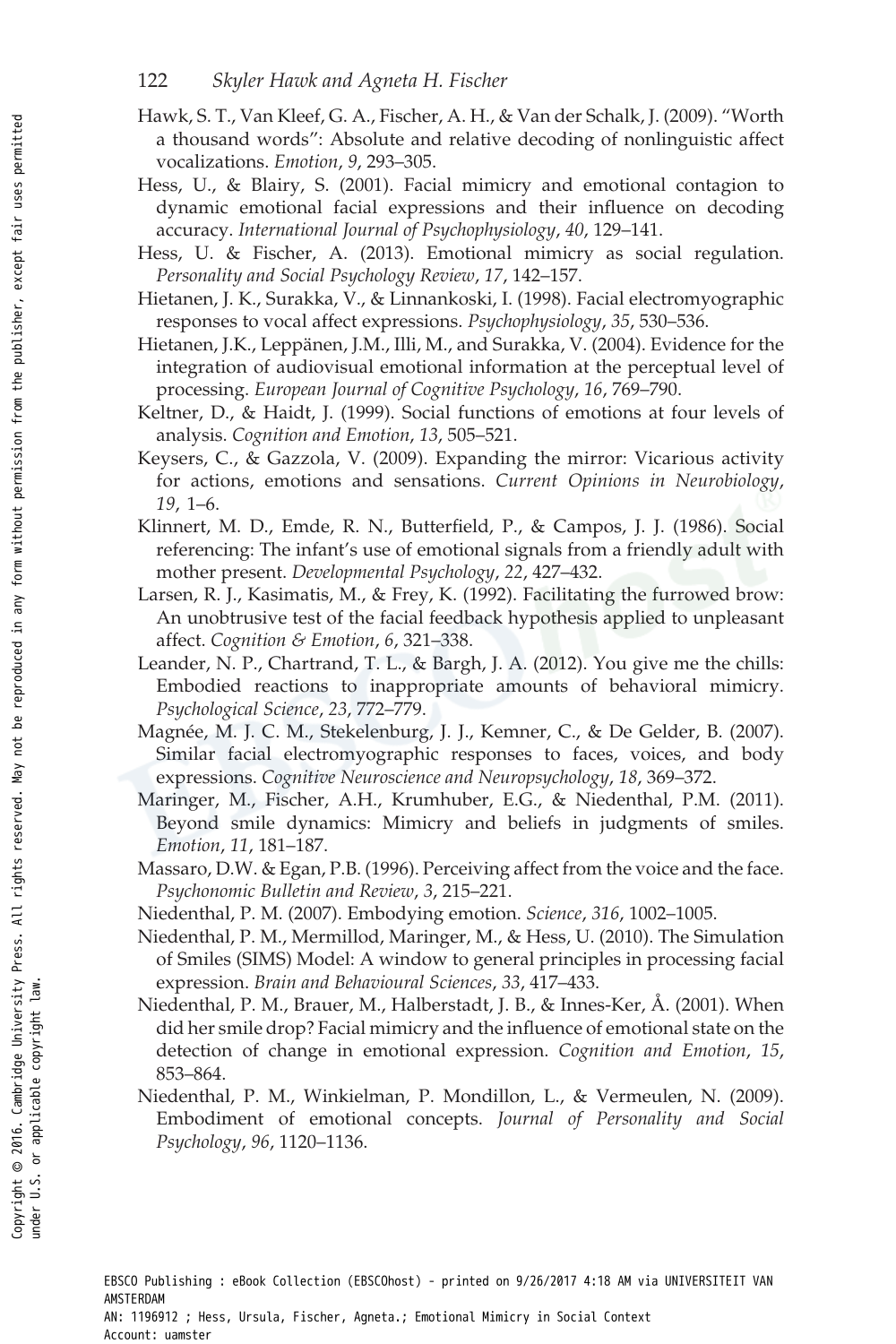- Niedenthal, P.M., Barsalou, L.W., Winkielman, P., Krauth-Gruber, S., & Ric, F. (2005). Embodiment in attitudes, social perception, and emotion. Personality and Social Psychology Review, 9, 184–211.
- Oberman, L., Winkielman, P., & Ramachandran, V. S. (2007). Face to face: Blocking facial mimicry can selectively impair recognition of emotional expressions. Social Neuroscience, 2, 167–178.
- Oosterwijk, S., Rotteveel, M., Fischer, A. H., & Hess, U. (2009). Embodied emotion concepts: How generating words about pride and disappointment influences posture. Euroean Journal of Social Psychology, 39, 457–466.
- Pell, M. D. (2005). Prosody-face interactions in emotional processing as revealed by the facial affect decision task. Journal of Nonverbal Behavior, 29, 193–215.
- Platow, M. J., Haslam, S. A., Both, A., Chew, I., Cuddon, M., & Goharpey, N., et al. (2005). "It's not funny if they're laughing": Self-categorization, social influence, and responses to canned laughter. Journal of Experimental Social Psychology, 41, 542–550.
- Preston, S. D., & De Waal, F. B. M. (2002). Empathy: Its ultimate and proximate bases. Behavioral and Brain Sciences, 25, 1–72.
- Provine, R. R. (1986). Yawning as a stereotyped action pattern and releasing stimulus. Ethology, 72, 109–122.
- Provine, R. R. (1992). Contagious laughter: Laughter is a sufficient stimulus for laughter and smiles. Bulletin of the Psychonomic Society, 30, 1–4.
- Rychlowska, M., Cañadas, E., Wood, A., Krumhuber, E. G., Fischer, A. H., & Niedenthal, P. M. (2014). Blocking mimicry makes true and false smiles look the same. PLoS one, 9 (3).
- Scherer, K. R. (1980). The functions of nonverbal signs in conversation. In R. N. St Clair & H. Giles (Eds.), The social and psychological contexts of language (pp. 225–244). Hillsdale, NJ: Lawrence Erlbaum.
- Scherer, K. R. (1988). On the symbolic functions of vocal affect expression. Journal of Language and Social Psychology, 7, 79–100.
- Sorce, J. F., Emde, R. N., Campos, J., & Klinnert, M. D. (1985). Maternal emotional signaling: Its effects on the visual cliff behavior of 1-year-olds. Developmental Psychology, 21, 195–200.
- Soussignan, R., Chadwick, M., Philip, L., Conty, L., Dezecache, G., & Grezes, J. (2013). Self-relevance appraisal of gaze direction and dynamic facial expressions: Effects on facial electromyographic and autonomic reactions. Emotion, 13, 330–337.
- Stel, M., & van Knippenberg, A. (2008). The role of facial mimicry in the recognition of affect. Psychological Science, 19, 984–985.
- Stel, M. & Vonk, R. (2009). Empathizing via mimicry depends on whether emotional expressions are seen as real. European Psychologist, 14, 342–350.
- Stel, M., Blascovich, J., McCall, C., Mastop, J., Van Baaren, R.B., & Vonk, R. (2010). Mimicking disliked others: Effects of a priori liking on the mimicry–liking link. European Journal of Social Psychology, 40, 876–880.
- Strack, F., Martin, L. & Stepper, S. (1988). Inhibiting and facilitating conditions of the human smile: A nonobtrusive test of the facial feedback hypothesis. Journal of Personality and Social Psychology, 54, 768–777.